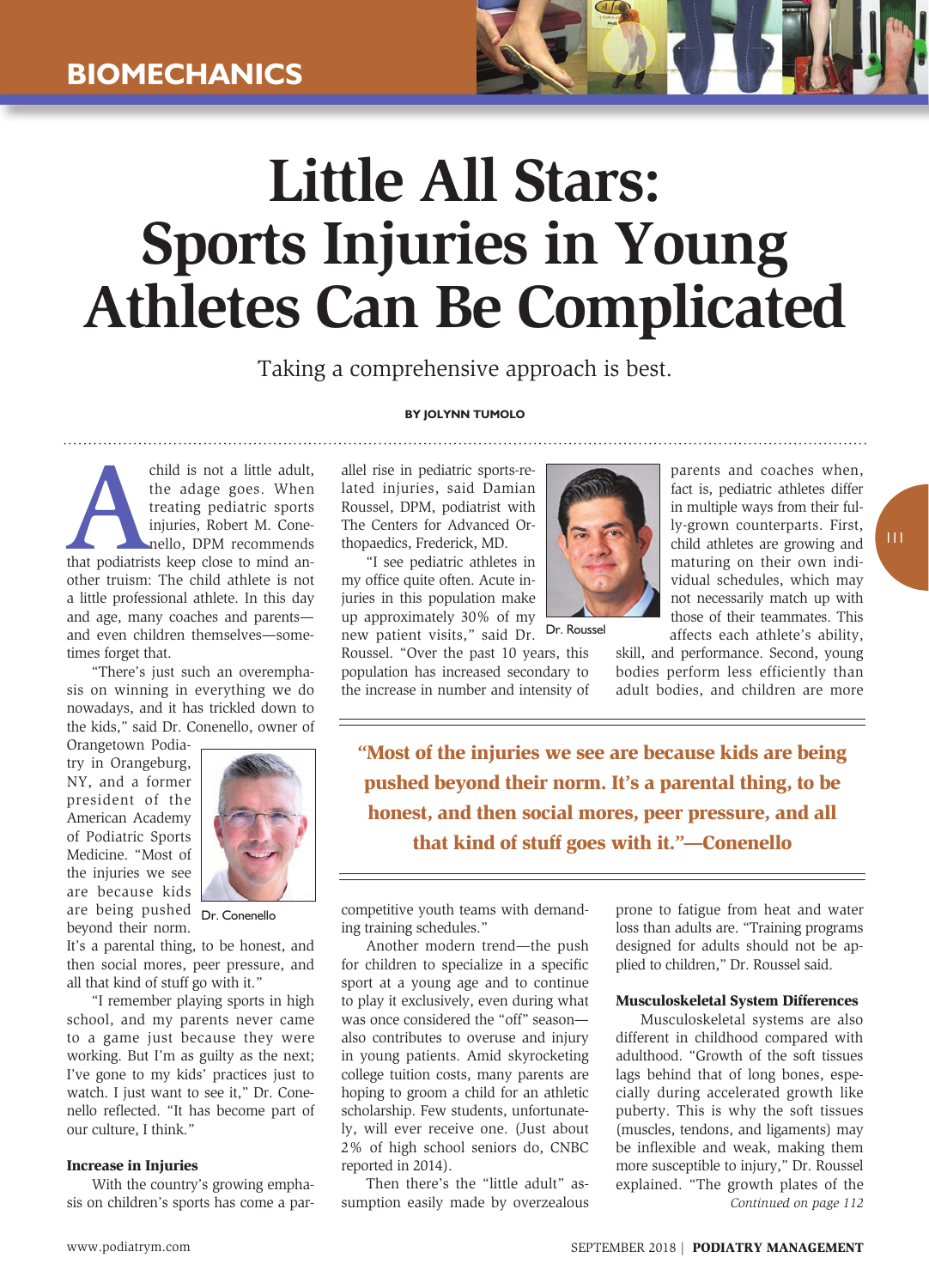

# *Little All Stars (from page 111)*

long bones are also weak areas susceptible to injury. Structural mal-alignments are not uncommon in young growing athletes, which make them more susceptible to overuse injuries."

In all, some 45 million children participate in organized sports in the United States every year, resulting in an estimated 750,000 sports-related injuries annually, Dr. Roussel said. In his practice, common pediatric injuries and conditions include calcaneal apophysitis, Achilles tendonitis, posterior tibial tendonitis, ankle sprains, ankle fractures, fifth metatarsal fractures, and growth plate injuries.

#### Influential Adults

Caring for a young athlete is a group activity. Participants include the podiatrist and patient, as well as a parent and often a coach. All have a vested interest in the healing process. The trick is to keep the focus on what is best for the child's health.

"It is important to include the parents in your assessment and treatment of the injury, as well as in the important coached Dr. Dutra. "Most kids drop out of sports by their teenage years because they're not having fun, their friends are not participating, or their parents are pushing them too hard."

Dr. Conenello recalls a 12-year-old top-tier gymnast who had presented at his practice multiple times with heel,

# Treatment Considerations

Complicated social dynamics aside, other things to consider when treating pediatric injuries include whether the child needs absolute, non-weight-bearing rest or relative rest with modified activity; how to keep the rehab program simple, focused, and fun; and clear re-

"The growth plates of the long bones are also weak areas susceptible to injury. Structural mal-alignments are not uncommon in young growing athletes, which make them more susceptible to overuse injuries."—Roussel

shin, and knee pain that was becoming chronic. One day, after her mother excused herself to take a call in the hallway, the podiatrist asked the gymnast a simple question with the power to change everything: *Are you having fun with this?* "This little girl started crying and said, 'I don't want to do this anymore. I don't want to do it, but I'm afraid to tell my mom,'" Dr. Conenello recalled. "I'll never forget it."

"Most kids drop out of sports by their teenage years because they're not having fun, their friends are not participating, or their parents are pushing them too hard."—Dutra

role of offering support and encouragement," said Tim Dutra, DPM, MS,, an assistant professor and clinical investigator at the California School of Podiatric Medicine at Samuel Merritt University, Oakland, CA, and a former president of the American Academy of Podiatric Sports Medicine.

Dr. Roussel bases return-to-play decisions on objective criteria whenever possible. He noted that parents can help ensure that a child complies with a treatment plan; at the same time, they can also sabotage treatment if they pressure a child to return to participation too early.

"Listen for whether the parents or coach are pushing the child too much and if the activity is fun for the child,"



Dr. Dutra

That season marked the athlete's last as a competitive gymnast. Navigating the conversation with her mother wasn't easy, Dr. Conenello admitted. Still, he considered it his responsibility to have it. "This kid opened up to me. I had to tread carefully and tell the parent what was going

on," he said. "This is a business, and you have to be careful because the coaches refer new patients. But I will always be ethical and honest. When I tell coaches that a patient cannot participate for a while or they can but only with modifications, they get mad at me sometimes. At the same time, though, they respect me because they know I'm not going to put winning above the health of a patient."

turn-to-activity guidelines for the child, parents, and coach. "Rehab," emphasized Dr. Dutra, "is a team effort."

Podiatrists should investigate the footwear that the child wears, both on and off the field. Dr. Conenello advises sports-specific shoes after age 10 or so during play as well as a good recovery shoe afterward. However fashionable, Old Navy flipflops won't cut it. "It might not even be the activity they're doing that's causing their problem," Dr. Conenello pointed out. "It's what they're wearing afterward or all day long for six or seven hours at school."

Education on proper nutrition, healthy body mass index, and cross-training can help youngsters learn to prevent injury. Strength assessments that identify asymmetries or weaknesses are other good tools to guide patients on injury avoidance. Be on the lookout for young athletes who may be experiencing relative energy deficiency in sport (RED-S)—a condition once called the female athlete triad but which has been expanded and renamed to include males. RED-S is impaired physiologic function caused by relative energy deficiency that can affect metabolic rate, menstrual function, bone health, immunity, protein synthesis, and cardiovascular health. At first glance, this may seem out of the realm of podiatric injury, but podiatrists treating athletes should understand that it is not.

Dr. Conenello recalled an eighthgrade runner experiencing tibial stress fractures. Discussion with the 14-yearold revealed she had been bumped *Continued on page 114*